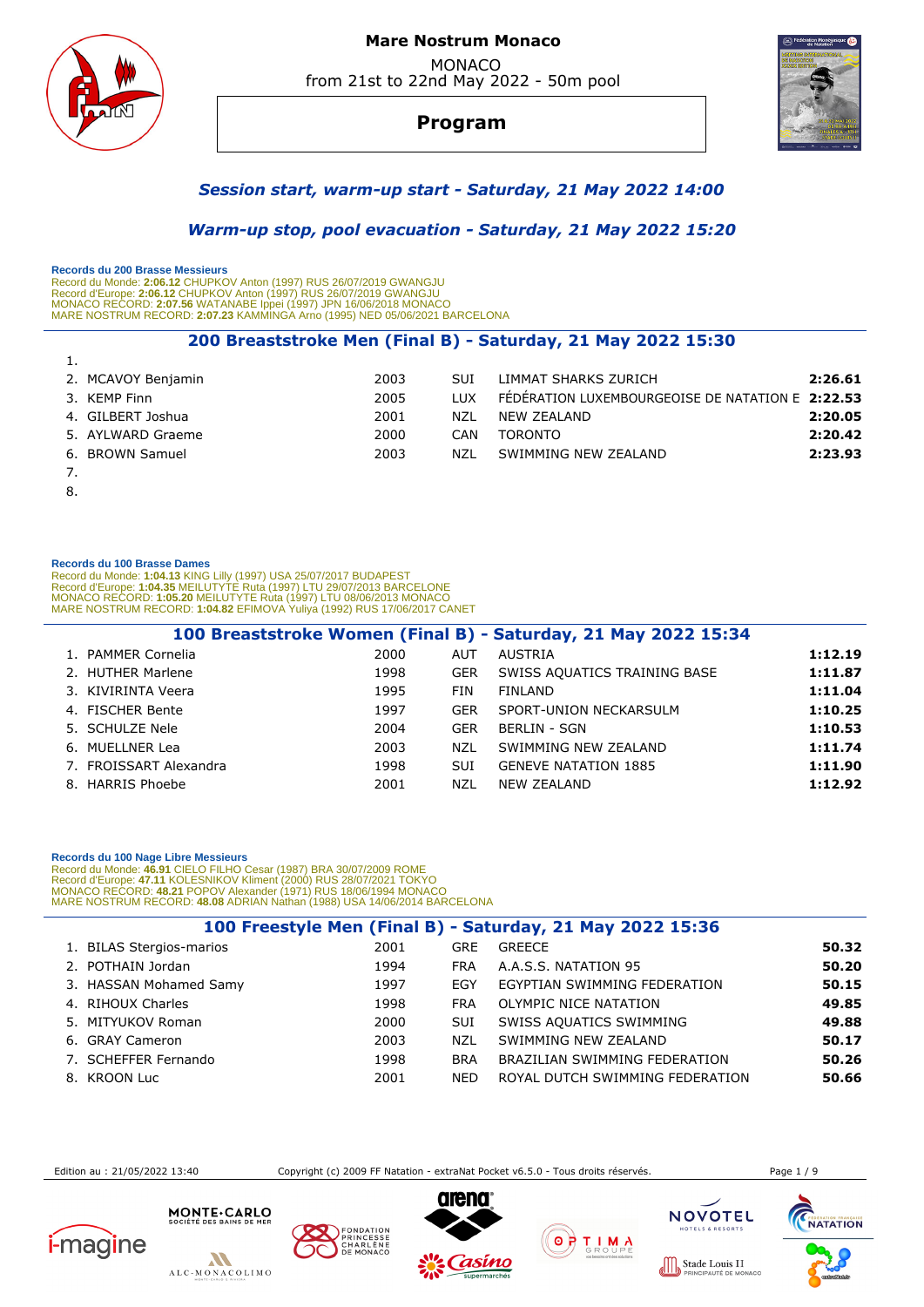

# **Program**



 **Records du 200 Nage Libre Dames** 

Record du Monde: 1**:52.98** PELLEGRINI Federica (1988) ITA 29/07/2009 ROME<br>Record d'Europe: 1**:52.98** PELLEGRINI Federica (1988) ITA 29/07/2009 ROME<br>MONACO RECORD: 1**:55.21 MUFFAT Camille (1989) FRA 09/06/2012 MONACO**<br>MARE

| 200 Freestyle Women (Final B) - Saturday, 21 May 2022 15:38 |      |            |                                   |         |  |  |  |  |
|-------------------------------------------------------------|------|------------|-----------------------------------|---------|--|--|--|--|
| 1. WALSHE Ellen                                             | 2001 | IRL        | UNIVERSITY OF TENNESSEE           | 2:05.76 |  |  |  |  |
| 2. JUSTE SANCHEZ Paula                                      | 2003 | <b>ESP</b> | ROYAL SPANISH SWIMMING FEDERATION | 2:04.46 |  |  |  |  |
| 3. HERRERO LAZARO Alba                                      | 2002 | ESP        | ROYAL SPANISH SWIMMING FEDERATION | 2:03.87 |  |  |  |  |
| 4. ABRAHAM Lilla-Minna                                      | 2006 | HUN        | HUNGARIAN SWIMMING FEDERATION     | 2:03.31 |  |  |  |  |
| 5. LITTLEJOHN Laura                                         | 2004 | NZL        | SWIMMING NEW ZEALAND              | 2:03.63 |  |  |  |  |
| 6. GOLD Aleksa                                              | 2000 | EST        | <b>TORONTO</b>                    | 2:04.12 |  |  |  |  |
| 7. HOWARD Ann                                               | 2000 | CAN        | <b>TORONTO</b>                    | 2:05.55 |  |  |  |  |
| 8. HEIDEYER Mika                                            | 2000 | <b>FRA</b> | <b>CERCLE NAGEURS D'ANTIBES</b>   | 2:06.48 |  |  |  |  |
|                                                             |      |            |                                   |         |  |  |  |  |

#### **Records du 200 Papillon Messieurs**

Record du Monde: 1**:50.73** MILAK Kristof (2000) HUN 24/07/2019 GWANGJU<br>Record d'Europe: 1**:50.73** MILAK Kristof (2000) HUN 24/07/2019 GWANGJU<br>MONACO RECORD: 1**:54.68** SETO Daiya (1994) JPN 13/06/2015 MONACO<br>MARE NOSTRUM RE

|                       |      |            | 200 Butterfly Men (Final B) - Saturday, 21 May 2022 15:42 |         |
|-----------------------|------|------------|-----------------------------------------------------------|---------|
| 1. HELDE Kaspar       | 2002 | <b>EST</b> | SPORT-UNION NECKARSULM                                    | 2:05.21 |
| 2. PINNEKER Daniel    | 1999 | <b>GER</b> | SPORT-UNION NECKARSULM                                    | 2:04.24 |
| 3. SAVA Michael       | 2002 | CAN        | <b>TORONTO</b>                                            | 2:02.19 |
| 4. O'CONNOR Lochlainn | 2000 | <b>NZL</b> | SWIMMING NEW ZEALAND                                      | 2:00.65 |
| 5. KLENZ Ramon        | 1998 | <b>GER</b> | SPORT-UNION NECKARSULM                                    | 2:01.65 |
| 6. MAHMOUD Akram      | 1996 | EGY        | SPORT-UNION NECKARSULM                                    | 2:03.95 |
| 7. OSWALD Brendan     | 2002 | CAN        | <b>TORONTO</b>                                            | 2:04.71 |
| 8. FRIPPIAT Florian   | 1998 | <b>LUX</b> | FÉDÉRATION LUXEMBOURGEOISE DE NATATION E 2:05.35          |         |

#### **Records du 100 Papillon Dames**

Record du Monde: 55.48 SJOSTROM Sarah (1993) SWE 07/08/2016 RIO DE JANEIRO<br>Record d'Europe: 55.48 SJOSTROM Sarah (1993) SWE 07/08/2016 RIO DE JANEIRO<br>MONACO RECORD: 56.20 SJOSTROM Sarah (1993) SWE 11/06/2017 MONACO<br>MARE NO

| 100 Butterfly Women (Final B) - Saturday, 21 May 2022 15:45 |      |            |                               |         |  |  |  |  |
|-------------------------------------------------------------|------|------------|-------------------------------|---------|--|--|--|--|
| 1. ROLOFF Emily                                             | 2003 | <b>GER</b> | <b>BERLIN - TSC</b>           | 1:02.33 |  |  |  |  |
| 2. WALSHE Ellen                                             | 2001 | IRL        | UNIVERSITY OF TENNESSEE       | 1:01.93 |  |  |  |  |
| 3. SASSEVILLE Genevieve                                     | 2003 | CAN        | <b>WHITBY SWIMMING</b>        | 1:01.69 |  |  |  |  |
| 4. REDIN PAGALDAY Maider                                    | 2000 | <b>ESP</b> | <b>CLUB NATACION EASO</b>     | 1:00.94 |  |  |  |  |
| 5. MEDER Rebecca                                            | 2002 | <b>RSA</b> | SOUTH AFRICA                  | 1:01.25 |  |  |  |  |
| 6. STOFFEL Svenja                                           | 1997 | <b>SUI</b> | SCHWIMMCLUB USTER WALLISELLEN | 1:01.92 |  |  |  |  |
| 7. MARCOLI Sharon                                           | 2001 | <b>SUI</b> | SWISS AQUATICS TRAINING BASE  | 1:02.17 |  |  |  |  |
| 8. OUWEHAND Vanessa-Hazel                                   | 1999 | NZL        | SWIMMING NEW ZEALAND          | 1:03.05 |  |  |  |  |

Edition au : 21/05/2022 13:40 Copyright (c) 2009 FF Natation - extraNat Pocket v6.5.0 - Tous droits réservés. Page 2 / 9

**ILS 11**<br>DE MONACC











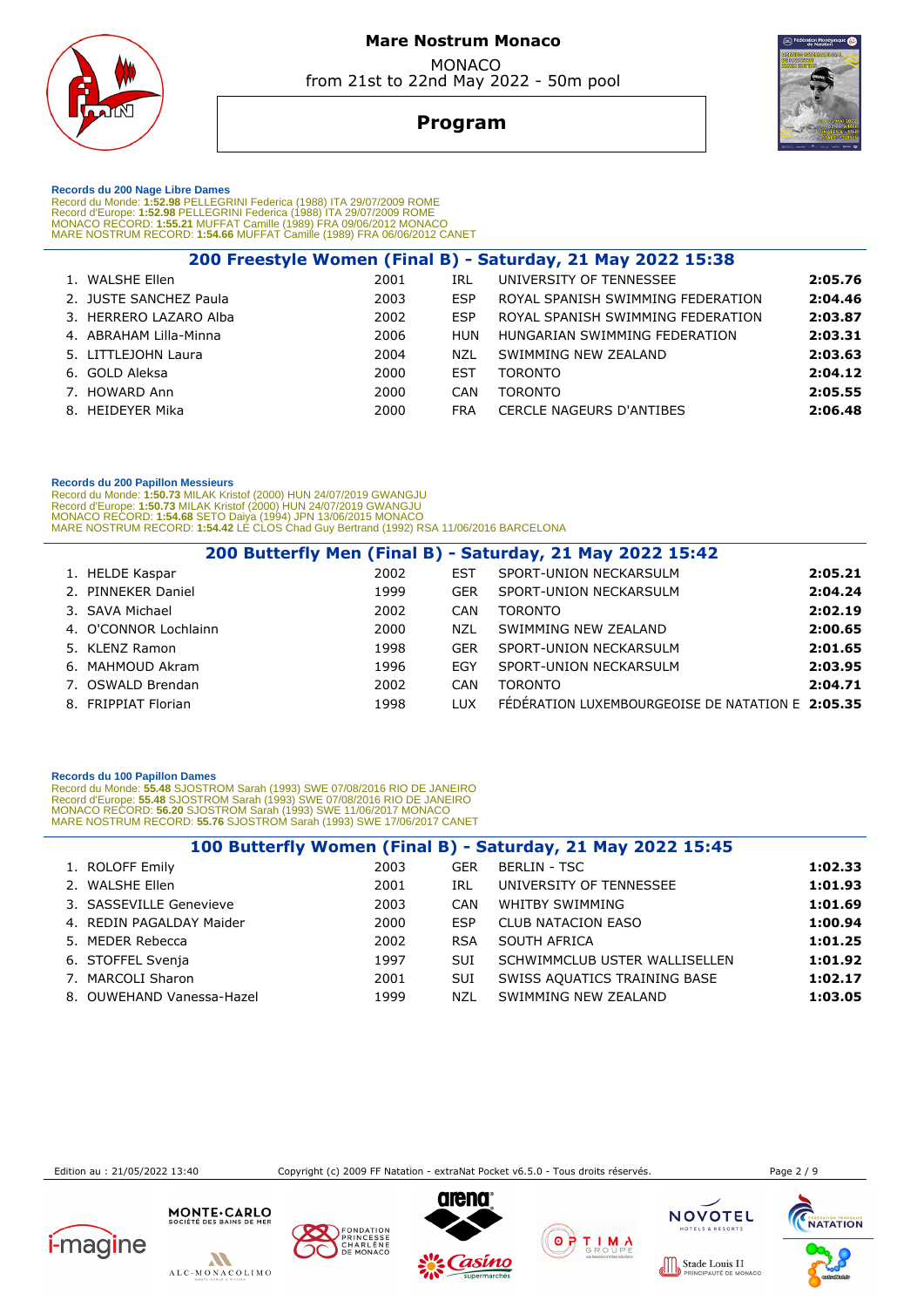

# **Program**



 **Records du 100 Dos Messieurs** 

Record du Monde: **51.85** MURPHY Ryan (1995) USA 13/08/2016 RIO DE JANEIRO<br>Record d'Europe: **51.98** RYLOV Evgeny (1996) RUS 27/07/2021 TOKYO<br>MONACO RECORD: **53.08** IRIE Ryosuke (1990) JPN 07/06/2014 MONACO<br>MARE NOSTRUM RECO

| 100 Backstroke Men (Final B) - Saturday, 21 May 2022 15:47 |      |            |                                          |       |  |  |  |
|------------------------------------------------------------|------|------------|------------------------------------------|-------|--|--|--|
| 1. SANTOS MARTIN Adrian                                    | 2002 | <b>ESP</b> | FEDERACIÓ CATALANA DE NATACIÓ            | 57.24 |  |  |  |
| 2. MANNES Max                                              | 1997 | <b>LUX</b> | FÉDÉRATION LUXEMBOURGEOISE DE NATATION E | 56.65 |  |  |  |
| 3. BRUN Christophe                                         | 1998 | <b>FRA</b> | <b>CERCLE NAGEURS D'ANTIBES</b>          | 56.49 |  |  |  |
| 4. MITYUKOV Roman                                          | 2000 | SUI        | SWISS AQUATICS SWIMMING                  | 55.79 |  |  |  |
| 5. BOLLIN Thierry                                          | 2000 | SUI        | SWISS AQUATICS TRAINING BASE             | 56.43 |  |  |  |
| 6. SALCZER Ladislas                                        | 2000 | <b>FRA</b> | AS. SP. MONACO NATATION                  | 56.57 |  |  |  |
| 7. LIESS Nils                                              | 1996 | <b>SUI</b> | <b>GENEVE NATATION 1885</b>              | 56.70 |  |  |  |
| 8. PFEIFFER Benjamin                                       | 2003 | <b>SUI</b> | A-CLUB SWIMMING TEAM SAVOSA CAPRIASCA    | 57.29 |  |  |  |
|                                                            |      |            |                                          |       |  |  |  |

 **Records du 200 Dos Dames** 

 Record du Monde: **2:03.35** SMITH Regan (2002) USA 26/07/2019 GWANGJU Record d'Europe: **2:04.94** ZUEVA Anastasia (1990) RUS 01/08/2009 ROME MONACO RECORD: **2:07.02** BAKER Kathleen (1997) USA 16/06/2018 MONACO MARE NOSTRUM RECORD: **2:06.66** SEEBOHM Emily (1993) AUS 17/06/2017 CANET

### **200 Backstroke Women (Final B) - Saturday, 21 May 2022 15:49**

|    | 3. CANDELON Louna            | 2004 | FRA        | CANET 66 NATATION       | 2:22.94 |
|----|------------------------------|------|------------|-------------------------|---------|
|    | 4. BATTI Sara                | 1996 | ITA        | VIRTUS BUONCONVENTO     | 2:19.37 |
|    | 5. VIACAVA Giulia            | 2006 | <b>ITA</b> | AS. SP. MONACO NATATION | 2:21.26 |
|    | 6. CERMELLI DAVEGNA Carolina | 2001 | <b>PAN</b> | EQUIPO BELDAGANS PLUS   | 2:23.44 |
| 7. |                              |      |            |                         |         |

8.

### **Records du 200 4 Nages Messieurs**

Record du Monde: **1:54.00** LOCHTE Ryan (1984) USA 28/07/2011 SHANGHAI<br>Record d'Europe: **1:55.18** CSEH Laszlo (1985) HUN 29/07/2009 ROME<br>MONACO RECORD: 1**:57.60 SETO Daiya (1994) JPN 08/06/2019 MONACO<br>MARE NOSTRUM RECORD: 1** 

| 200 Medley Men (Final B) - Saturday, 21 May 2022 15:53 |                   |      |            |                                   |         |  |  |
|--------------------------------------------------------|-------------------|------|------------|-----------------------------------|---------|--|--|
|                                                        | 1. HELDE Kaspar   | 2002 | <b>EST</b> | SPORT-UNION NECKARSULM            | 2:10.35 |  |  |
|                                                        | 2. PARRY Joshua   | 2003 | <b>RSA</b> | SOUTH AFRICA                      | 2:10.01 |  |  |
|                                                        | 3. GALLANT Jacob  | 2002 | CAN        | <b>TORONTO</b>                    | 2:06.80 |  |  |
|                                                        | 4. LIETZEN Jesper | 2002 | <b>FIN</b> | <b>FINLAND</b>                    | 2:06.58 |  |  |
|                                                        | 5. HELMS Blair    | 2002 | <b>NZL</b> | <b>NEW ZEALAND</b>                | 2:06.72 |  |  |
|                                                        | 6. RUEEGG Sinan   | 2000 | <b>SUI</b> | LIMMAT SHARKS ZURICH              | 2:07.58 |  |  |
|                                                        | 7. VANMOEN Romain | 2002 | <b>FRA</b> | AS. SP. MONACO NATATION           | 2:10.25 |  |  |
|                                                        | 8. FALOPPA Ethan  | 2005 | MON        | FEDERATION MONEGASQUE DE NATATION | 2:20.65 |  |  |

# *Warm up - Saturday, 21 May 2022 15:57*

# *Clear the pool - Saturday, 21 May 2022 16:25*

 Edition au : 21/05/2022 13:40 Copyright (c) 2009 FF Natation - extraNat Pocket v6.5.0 - Tous droits réservés. Page 3 / 9 MONTE.CARLO **NOVOTEL** NATATION **PONDATION** *i-magine*  $\circ$   $\forall$ T I M A CHARLÈNE









 $1000$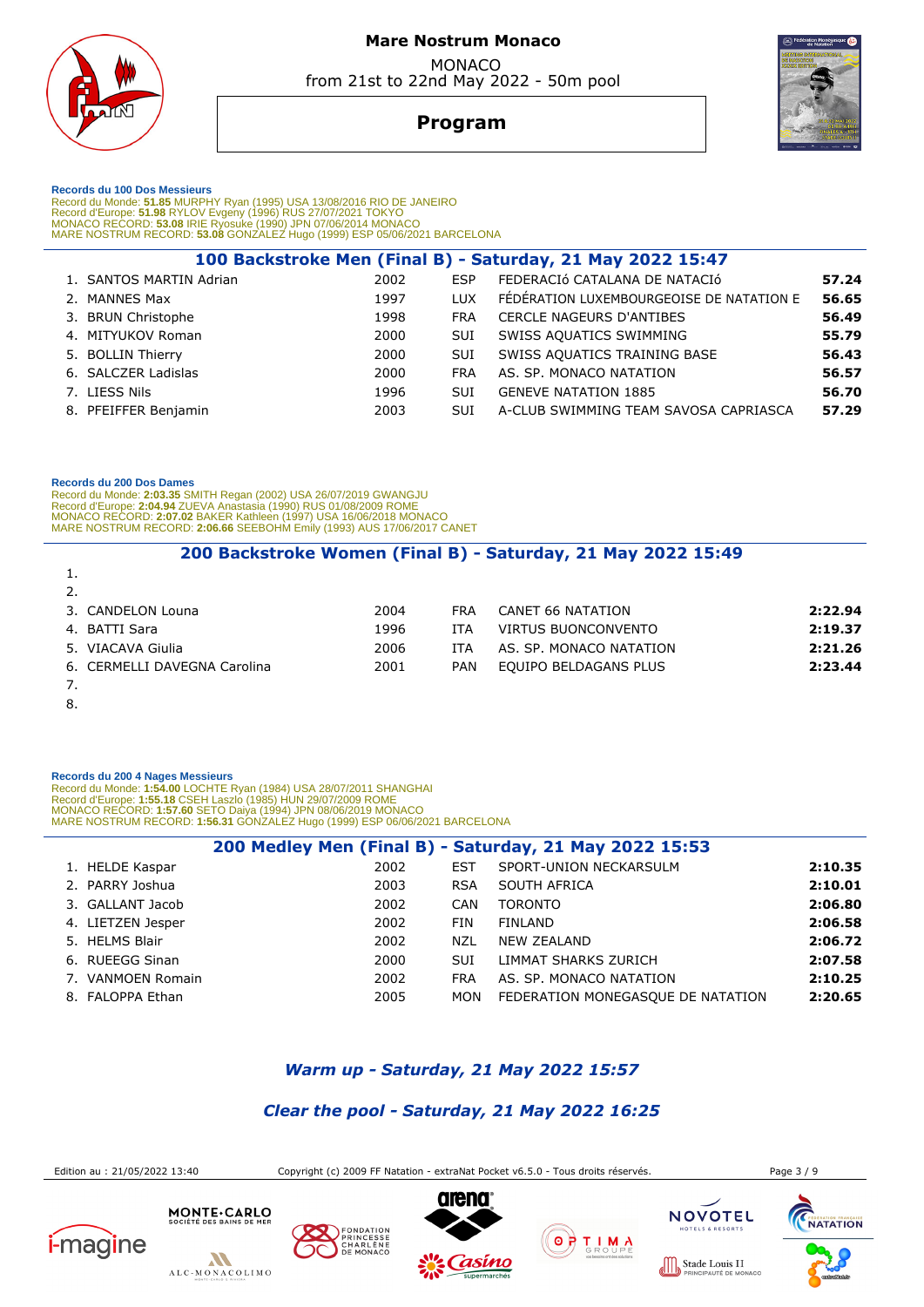

# **Program**



 **Records du 50 Papillon Messieurs** 

Record du Monde: 22.27 GOVOROV Andriy (1992) UKR 01/07/2018 ROME<br>Record d'Europe: 22.27 GOVOROV Andriy (1992) UKR 01/07/2018 ROME<br>MONACO RECORD: 22.53 GOVOROV Andriy (1992) UKR 17/06/2018 MONACO<br>MARE NOSTRUM RECORD: 22.53

|                   |      |            | 50 Butterfly Men (1st eighth-final) - Saturday, 21 May 2022 16:30 |       |
|-------------------|------|------------|-------------------------------------------------------------------|-------|
| 1. TAYLOR Jack    | 2001 | AUS.       | SWIMMING AUSTRALIA                                                | 24.31 |
| 2. SEFL Jan       | 1990 | CZE        | CZECH NATIONAL SWIMMING TEAM                                      | 24.14 |
| 3. KORSTANJE Nyls | 1999 | <b>NED</b> | ROYAL DUTCH SWIMMING FEDERATION                                   | 23.78 |
| 4. GOVOROV Andrii | 1992 | <b>UKR</b> | UKRAINIAN SWIMMING FEDERATION                                     | 23.46 |
| 5. ANDREW Michael | 1999 | <b>USA</b> | USA - MA SWIM ACADEMY                                             | 23.61 |
| 6. PONTI Noe      | 2001 | SUI        | SWISS AQUATICS SWIMMING                                           | 23.93 |
| 7. BUCHER Simon   | 2000 | <b>AUT</b> | AUSTRIA                                                           | 24.24 |
| 8. GRAY Cameron   | 2003 | NZL        | SWIMMING NEW ZEALAND                                              | 24.32 |
|                   |      |            |                                                                   |       |

#### **Records du 50 Papillon Messieurs**

Record du Monde: **22.27** GOVOROV Andriy (1992) UKR 01/07/2018 ROME<br>Record d'Europe: **22.27 G**OVOROV Andriy (1992) UKR 01/07/2018 ROME<br>MONACO RECORD: **22.53** GOVOROV Andriy (1992) UKR 17/06/2018 MONACO<br>MARE NOSTRUM RECORD:

|                          |      |            | 50 Butterfly Men (2nd eighth-final) - Saturday, 21 May 2022 16:31 |       |
|--------------------------|------|------------|-------------------------------------------------------------------|-------|
| 1. PIRON Thomas          | 2000 | <b>FRA</b> | LYON NATATION METROPOLE                                           | 24.30 |
| 2. SANTOS Gabriel        | 1996 | <b>BRA</b> | BRAZILIAN SWIMMING FEDERATION                                     | 24.13 |
| 3. SANTOS Nicholas       | 1980 | <b>BRA</b> | BRAZILIAN SWIMMING FEDERATION                                     | 23.73 |
| 4. CARTER Dylan          | 1996 | TTO        | <b>ASATT</b>                                                      | 23.38 |
| 5. SZABO Szebastian      | 1996 | HUN        | HUNGARIAN SWIMMING FEDERATION                                     | 23.57 |
| 6. VERHOEVEN Thomas      | 1997 | <b>NED</b> | ALBION                                                            | 23.89 |
| 7. HENX Julien           | 1995 | <b>LUX</b> | FÉDÉRATION LUXEMBOURGEOISE DE NATATION E                          | 24.23 |
| 8. BILAS Stergios-marios | 2001 | <b>GRE</b> | <b>GREECE</b>                                                     | 24.32 |

#### **Records du 50 Papillon Dames**

Record du Monde: **24.43** SJOSTROM Sarah (1993) SWE 05/07/2014 BORAS<br>Record d'Europe: 2**4.43** SJOSTROM Sarah (1993) SWE 05/07/2014 BORAS<br>MONACO RECORD: **24.90** SJOSTROM Sarah (1993) SWE 11/06/2017 MONACO<br>MARE NOSTRUM RECORD

|                         |      |            | 50 Butterfly Women (1st eighth-final) - Saturday, 21 May 2022 16:32 |       |
|-------------------------|------|------------|---------------------------------------------------------------------|-------|
| 1. SASSEVILLE Genevieve | 2003 | CAN        | WHITBY SWIMMING                                                     | 28.32 |
| 2. GUIRADO Lou          | 2002 | <b>FRA</b> | <b>CERCLE NAGEURS D'ANTIBES</b>                                     | 27.99 |
| 3. SPADONI Marina       | 1993 | <b>USA</b> | USA - CLUB SEMINOLE                                                 | 27.73 |
| 4. OSMAN Farida         | 1995 | EGY        | EGYPTIAN SWIMMING FEDERATION                                        | 26.33 |
| 5. GINGRICH Leah        | 1990 | <b>USA</b> | USA - COLUMBUS AQUATIC CLUB                                         | 27.48 |
| 6. LAUKKANEN Jenna      | 1995 | FIN        | <b>FINLAND</b>                                                      | 27.86 |
| 7. LAHTINEN Laura       | 2003 | FIN        | <b>FINLAND</b>                                                      | 28.12 |
| 8. EL BARODI Imane      | 2001 | MAR        | CERCLE DES NAGEURS MELUN VAL DE SEINE                               | 28.62 |

Edition au : 21/05/2022 13:40 Copyright (c) 2009 FF Natation - extraNat Pocket v6.5.0 - Tous droits réservés. Page 4 / 9











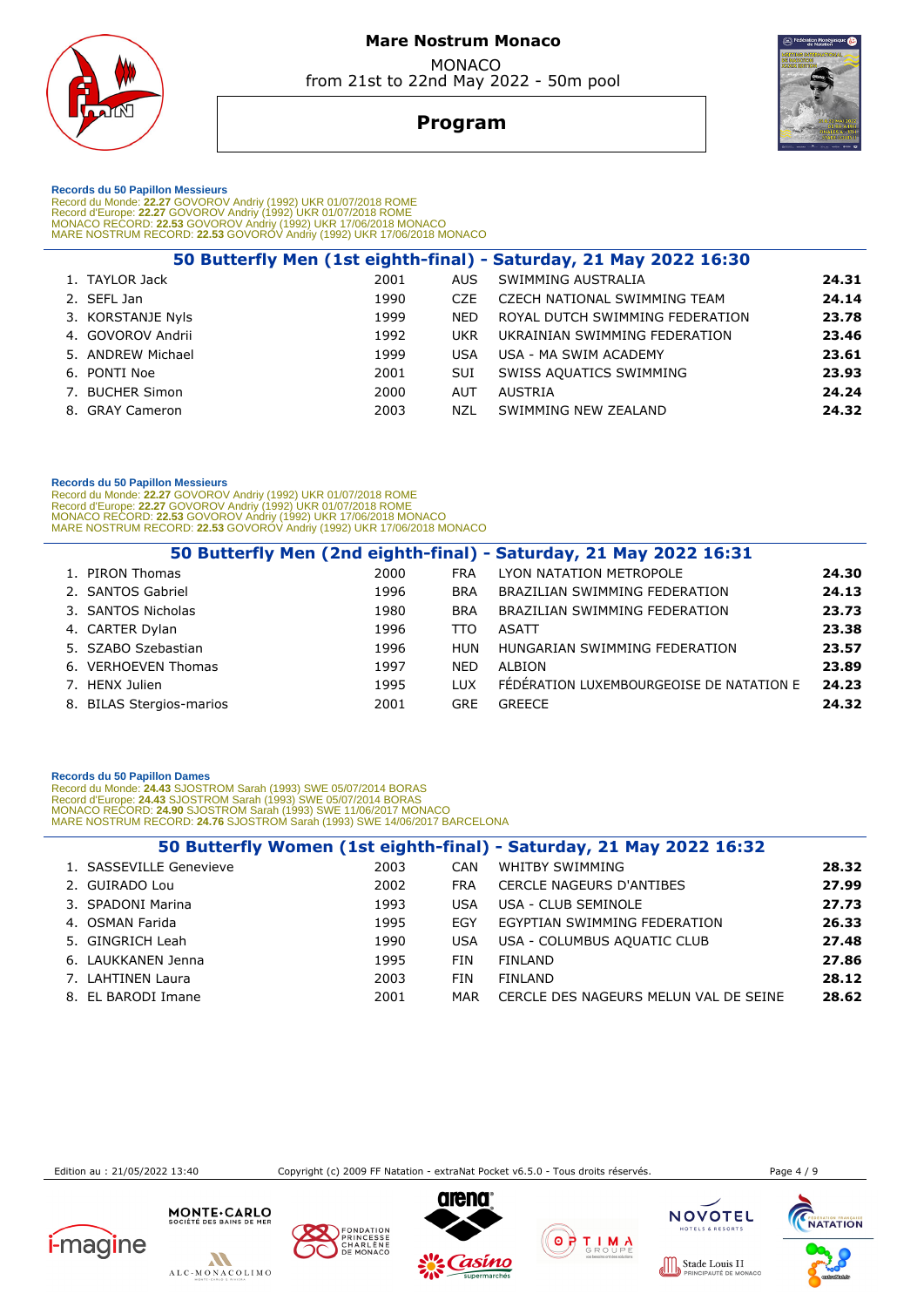

# **Program**



#### **Records du 50 Papillon Dames**

Record du Monde: 24.43 SJOSTROM Sarah (1993) SWE 05/07/2014 BORAS<br>Record d'Europe: 24.43 SJOSTROM Sarah (1993) SWE 05/07/2014 BORAS<br>MONACO RECORD: 24.90 SJOSTROM Sarah (1993) SWE 11/06/2017 MONACO<br>MARE NOSTRUM RECORD: 24.7

|                           |      |            | 50 Butterfly Women (2nd eighth-final) - Saturday, 21 May 2022 16:33 |       |
|---------------------------|------|------------|---------------------------------------------------------------------|-------|
| 1. REDIN PAGALDAY Maider  | 2000 | ESP        | <b>CLUB NATACION EASO</b>                                           | 28.19 |
| 2. MARCOLI Sharon         | 2001 | <b>SUI</b> | SWISS AQUATICS TRAINING BASE                                        | 27.87 |
| 3. RESSENCOURT Lilou      | 2003 | <b>FRA</b> | OLYMPIC NICE NATATION                                               | 27.52 |
| 4. SJOSTROM Sarah         | 1993 | SWE        | SWEDISH SWIM FEDERATION                                             | 25.68 |
| 5. UGOLKOVA Maria         | 1989 | <b>SUI</b> | SWISS AQUATICS SWIMMING                                             | 27.19 |
| 6. STOFFEL Svenja         | 1997 | <b>SUI</b> | SCHWIMMCLUB USTER WALLISELLEN                                       | 27.83 |
| 7. URBANIAK Anastasia     | 2000 | <b>FRA</b> | LIGUE BOURGOGNE FRANCHE COMTE                                       | 28.11 |
| 8. OUWEHAND Vanessa-Hazel | 1999 | NZL        | SWIMMING NEW ZEALAND                                                | 28.61 |
|                           |      |            |                                                                     |       |

#### **Records du 50 Dos Messieurs**

Record du Monde: 23.80 KOLESNIKOV Kliment (2000) RUS 18/05/2021 BUDAPEST<br>Record d'Europe: 23.80 KOLESNIKOV Kliment (2000) RUS 18/05/2021 BUDAPEST<br>MONACO RECORD: 24.45 ANDREW Michael (1999) USA 09/06/2019 MONACO<br>MARE NOSTRU

| 50 Backstroke Men (1st eighth-final) - Saturday, 21 May 2022 16:34 |      |            |                               |       |  |  |
|--------------------------------------------------------------------|------|------------|-------------------------------|-------|--|--|
| 1. FOLLOWS Kane                                                    | 1997 | <b>NZL</b> | SWIMMING NEW ZEALAND          | 26.26 |  |  |
| 2. SALCZER Ladislas                                                | 2000 | <b>FRA</b> | AS. SP. MONACO NATATION       | 26.15 |  |  |
| 3. HASSAN Mohamed Samy                                             | 1997 | EGY        | EGYPTIAN SWIMMING FEDERATION  | 25.86 |  |  |
| 4. COETZE Pieter                                                   | 2004 | <b>RSA</b> | SOUTH AFRICA                  | 25.25 |  |  |
| 5. BRAUNSCHWEIG Ole                                                | 1997 | <b>GER</b> | <b>BERLIN - SGN</b>           | 25.67 |  |  |
| 6. DELL Zac                                                        | 2001 | NZL        | SWIMMING NEW ZEALAND          | 26.06 |  |  |
| 7. SANTOS MARTIN Adrian                                            | 2002 | <b>ESP</b> | FEDERACIÓ CATALANA DE NATACIÓ | 26.18 |  |  |
| 8. MIGLBAUER Marvin                                                | 2002 | <b>AUT</b> | <b>AUSTRIA</b>                | 26.32 |  |  |

#### **Records du 50 Dos Messieurs**

Record du Monde: 23.80 KOLESNIKOV Kliment (2000) RUS 18/05/2021 BUDAPEST<br>Record d'Europe: 23.80 KOLESNIKOV Kliment (2000) RUS 18/05/2021 BUDAPEST<br>MONACO RECORD: 24.45 ANDREW Michael (1999) USA 09/06/2019 MONACO<br>MARE NOSTRU

| 50 Backstroke Men (2nd eighth-final) - Saturday, 21 May 2022 16:35 |      |            |                                       |       |  |  |  |
|--------------------------------------------------------------------|------|------------|---------------------------------------|-------|--|--|--|
| 1. PFEIFFER Benjamin                                               | 2003 | SUI        | A-CLUB SWIMMING TEAM SAVOSA CAPRIASCA | 26.23 |  |  |  |
| 2. CHOUCHAOUI Mathys                                               | 2003 | <b>FRA</b> | CERCLE NAUTIQUE CHALONNAIS            | 26.14 |  |  |  |
| 3. NDOYE-BROUARD Yohann                                            | 2000 | <b>FRA</b> | LES DAUPHINS D'ANNECY                 | 25.72 |  |  |  |
| 4. ANDREW Michael                                                  | 1999 | <b>USA</b> | USA - MA SWIM ACADEMY                 | 25.23 |  |  |  |
| 5. STEWART Coleman                                                 | 1998 | <b>USA</b> | USA - WOLFPACK ELITE                  | 25.52 |  |  |  |
| 6. KOUGKOULOS Anastasios                                           | 2003 | <b>GRE</b> | <b>GREECE</b>                         | 25.98 |  |  |  |
| 7. DITTRICH Moritz                                                 | 2001 | <b>AUT</b> | <b>AUSTRIA</b>                        | 26.16 |  |  |  |
| 8. STAKA Christopher                                               | 1998 | <b>USA</b> | APTOS CABRILLO SWIM CLUB              | 26.30 |  |  |  |
|                                                                    |      |            |                                       |       |  |  |  |



Edition au : 21/05/2022 13:40 Copyright (c) 2009 FF Natation - extraNat Pocket v6.5.0 - Tous droits réservés. Page 5 / 9

**NACC** 











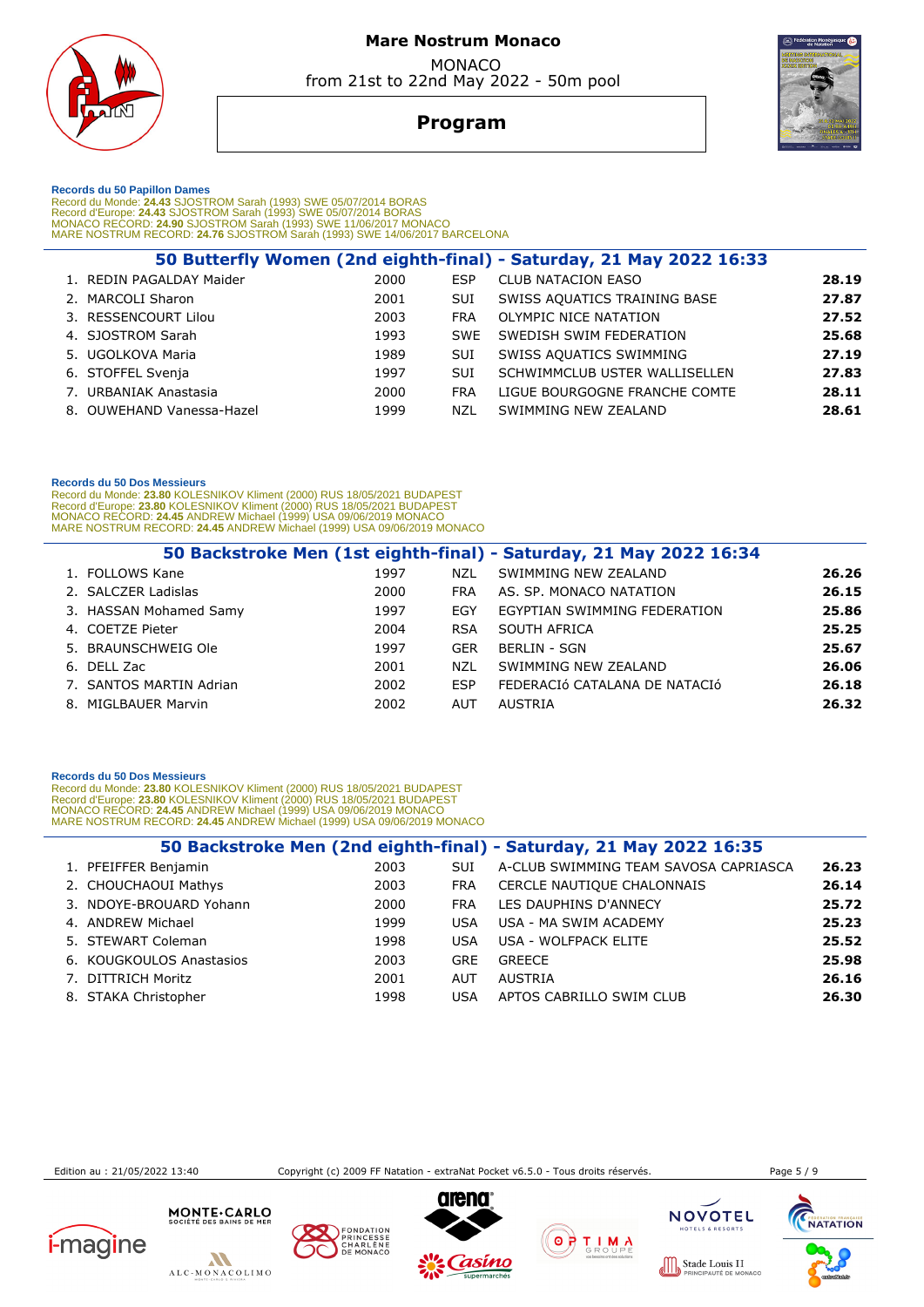

**Program**

 **Records du 50 Dos Dames** 

 $\Omega$ 

Record du Monde: 26.98 LIU Xiang (1996) CHN 21/08/2018 JAKARTA<br>Record d'Europe: 27.19 DAWSON Kathleen (1997) GBR 18/05/2021 BUDAPEST<br>MONACO RECORD: 27.37 FESIKOVA Anastasia (1990) RUS 17/06/2018 MONACO<br>MARE NOSTRUM RECORD:

| 50 Backstroke Women (1st eighth-final) - Saturday, 21 May 2022 16:36 |      |            |                               |       |  |  |
|----------------------------------------------------------------------|------|------------|-------------------------------|-------|--|--|
| 1. OUWEHAND Vanessa-Hazel                                            | 1999 | NZL        | SWIMMING NEW ZEALAND          | 30.36 |  |  |
| 2. KOST Nina                                                         | 1995 | <b>SUI</b> | SWISS AQUATICS SWIMMING       | 29.58 |  |  |
| 3. WILM Ingrid                                                       | 1998 | <b>CAN</b> | CASCADE SWIM CLUB             | 28.92 |  |  |
| 4. JALLOW Mimosa                                                     | 1994 | <b>FIN</b> | FINLAND                       | 28.36 |  |  |
| 5. TEREBO Emma                                                       | 1998 | <b>FRA</b> | AMIENS METROPOLE NATATION     | 28.60 |  |  |
| 6. PRADELL CARRASCO Mireia                                           | 1995 | <b>ESP</b> | FEDERACIÓ CATALANA DE NATACIÓ | 29.20 |  |  |
| 7. KARY Raili                                                        | 2002 | CAN        | <b>TORONTO</b>                | 29.70 |  |  |
| 8. CHETANA BASKAR Suvana                                             | 2003 | IND.       | SWIMMING FEDERATION OF INDIA  | 30.65 |  |  |

#### **Records du 50 Dos Dames**

Record du Monde: **26.98** LIU Xiang (1996) CHN 21/08/2018 JAKARTA<br>Record d'Europe: **27.19 DAWSON Kathleen (1997) GBR 18/05/2021 BUDAPEST<br>MONACO RECORD: <b>27.37** FESIKOVA Anastasia (1990) RUS 17/06/2018 MONACO<br>MARE NOSTRUM RE

| 50 Backstroke Women (2nd eighth-final) - Saturday, 21 May 2022 16:37 |      |            |                                 |       |  |  |
|----------------------------------------------------------------------|------|------------|---------------------------------|-------|--|--|
| 1. PATEL Maana                                                       | 2000 | IND.       | SWIMMING FEDERATION OF INDIA    | 30.21 |  |  |
| 2. UPANNE Lotta                                                      | 1998 | FIN        | FINLAND                         | 29.37 |  |  |
| 3. GIELE Tessa                                                       | 2002 | <b>NED</b> | ROYAL DUTCH SWIMMING FEDERATION | 28.77 |  |  |
| 4. MAHIEU Pauline                                                    | 1999 | <b>FRA</b> | CANET 66 NATATION               | 28.22 |  |  |
| 5. DE WAARD Maaike                                                   | 1996 | <b>NED</b> | ROYAL DUTCH SWIMMING FEDERATION | 28.52 |  |  |
| 6. KUBOVA Simona                                                     | 1991 | <b>CZE</b> | CZECH NATIONAL SWIMMING TEAM    | 28.98 |  |  |
| 7. GOBET Malika                                                      | 2004 | <b>SUI</b> | <b>GENEVE NATATION 1885</b>     | 29.63 |  |  |
| 8. CANDELON Louna                                                    | 2004 | <b>FRA</b> | CANET 66 NATATION               | 30.56 |  |  |
|                                                                      |      |            |                                 |       |  |  |

#### **Records du 50 Brasse Messieurs**

Record du Monde: 25.95 PEATY Adam (1994) GBR 25/07/2017 BUDAPEST<br>Record d'Europe: 25.95 PEATY Adam (1994) GBR 25/07/2017 BUDAPEST<br>MONACO RECORD: 26.33 LIMA Felipe (1985) BRA 09/06/2019 MONACO<br>MARE NOSTRUM RECORD: 26.33 LIM

|                            |      |            | 50 Breaststroke Men (1st eighth-final) - Saturday, 21 May 2022 16:38 |       |
|----------------------------|------|------------|----------------------------------------------------------------------|-------|
| 1. MALACHI Constantin      | 1997 | MDA        | LEO LAGRANGE S. B.                                                   | 29.28 |
| 2. AYLWARD Graeme          | 2000 | CAN        | <b>TORONTO</b>                                                       | 28.90 |
| 3. CRAWFORD Brenden        | 1996 | <b>RSA</b> | SOUTH AFRICA                                                         | 28.07 |
| 4. GOMES JUNIOR Joao       | 1986 | <b>BRA</b> | BRAZILIAN SWIMMING FEDERATION                                        | 27.38 |
| 5. MATZERATH Lucas         | 2000 | <b>GER</b> | <b>SG FRANKFURT</b>                                                  | 27.69 |
| 6. KOKKO Olli              | 1994 | FIN        | <b>FINLAND</b>                                                       | 28.53 |
| 7. BENITEZ HERNANDEZ David | 1998 | <b>ESP</b> | FEDERACIÓ CATALANA DE NATACIÓ                                        | 29.18 |
| 8. MCAVOY Benjamin         | 2003 | <b>SUI</b> | LIMMAT SHARKS ZURICH                                                 | 29.51 |



Edition au : 21/05/2022 13:40 Copyright (c) 2009 FF Natation - extraNat Pocket v6.5.0 - Tous droits réservés. Page 6 / 9













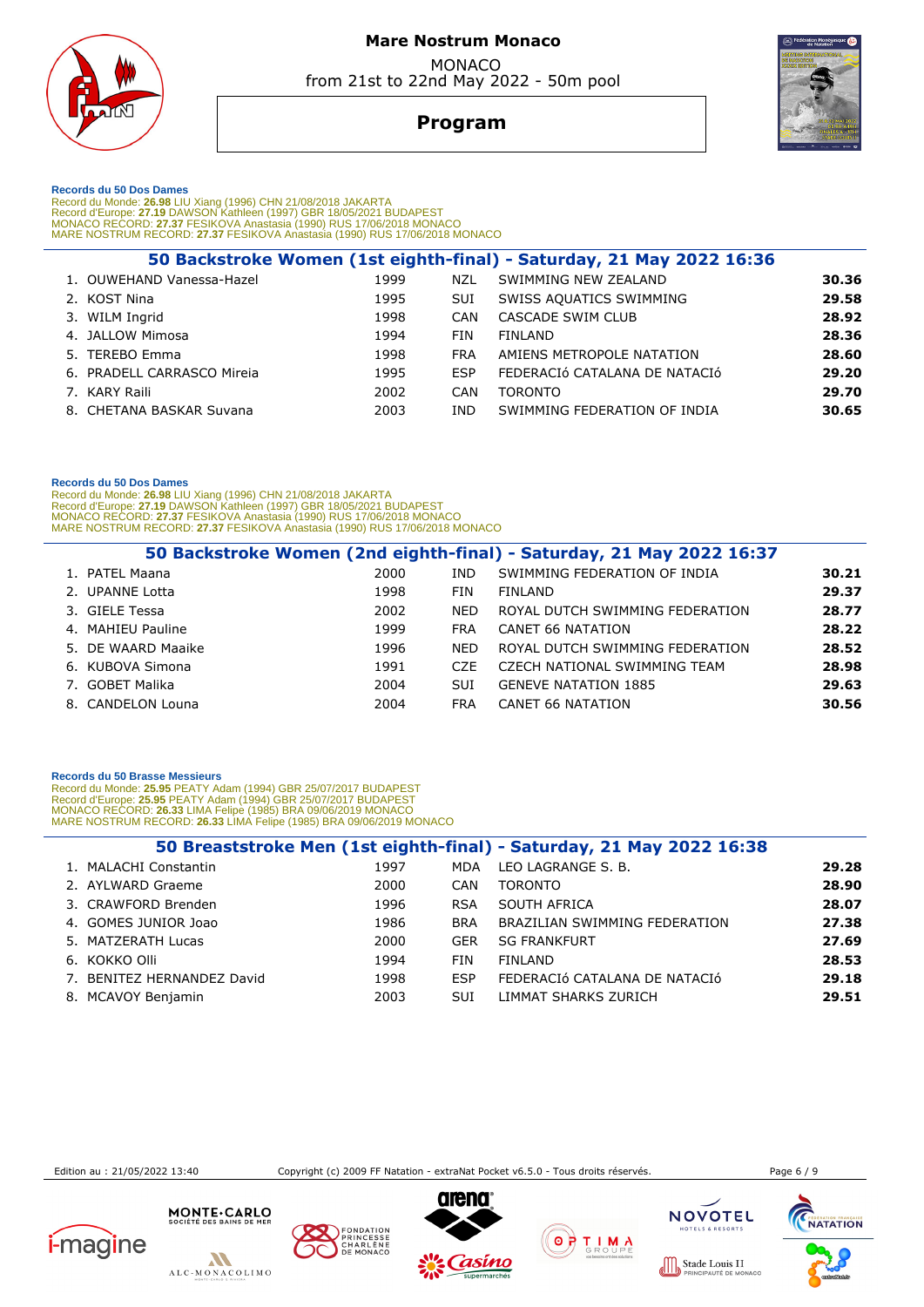

# **Mare Nostrum Monaco**  MONACO

from 21st to 22nd May 2022 - 50m pool

# **Program**



 **Records du 50 Brasse Messieurs** 

Record du Monde: 25.95 PEATY Adam (1994) GBR 25/07/2017 BUDAPEST<br>Record d'Europe: 25.95 PEATY Adam (1994) GBR 25/07/2017 BUDAPEST<br>MONACO RECORD: 26.33 LIMA Felipe (1998) BRA 09/06/2019 MONACO<br>MARE NOSTRUM RECORD: 26.33 LIM

|                         |      |            | 50 Breaststroke Men (2nd eighth-final) - Saturday, 21 May 2022 16:39 |       |
|-------------------------|------|------------|----------------------------------------------------------------------|-------|
| 1. CHRAPAVY Filip       | 1999 | CZE.       | CZECH NATIONAL SWIMMING TEAM                                         | 29.28 |
| 2. STRUIJF Kingue       | 1994 | <b>NED</b> | SCHWIMM CLUB WIESBADEN                                               | 28.75 |
| 3. MASTROMATTEO Gabe    | 2002 | <b>CAN</b> | <b>TORONTO</b>                                                       | 27.96 |
| 4. KAMMINGA Arno        | 1995 | <b>NED</b> | ROYAL DUTCH SWIMMING FEDERATION                                      | 27.18 |
| 5. REITSHAMMER Bernhard | 1994 | AUT        | AUSTRIA                                                              | 27.65 |
| 6. MONI Luca            | 2000 | ITA        | ASD NUOTO UISP 2003                                                  | 28.44 |
| 7. GILBERT Joshua       | 2001 | <b>NZL</b> | <b>NEW ZEALAND</b>                                                   | 29.17 |
| 8. LITTEN Eli           | 2001 | NZL        | <b>NEW ZEALAND</b>                                                   | 29.43 |

#### **Records du 50 Brasse Dames**

 Record du Monde: **29.30** PILATO Benedetta (2005) ITA 22/05/2021 BUDAPEST Record d'Europe: **29.30** PILATO Benedetta (2005) ITA 22/05/2021 BUDAPEST MONACO RECORD: **30.11** MEILUTYTE Ruta (1997) LTU 09/06/2013 MONACO MARE NOSTRUM RECORD: **29.88** MEILUTYTE Ruta (1997) LTU 07/06/2015 CANET

### **50 Breaststroke Women (1st eighth-final) - Saturday, 21 May 2022 16:40**

| 1.                  |      |            |                         |       |
|---------------------|------|------------|-------------------------|-------|
| 2. RUUSKA Martta    | 2003 | FIN        | FINLAND                 | 33.71 |
| 3. SCHULZE Nele     | 2004 | <b>GER</b> | BERLIN - SGN            | 32.20 |
| 4. VAN NIEKERK Lara | 2003 | <b>RSA</b> | SOUTH AFRICA            | 31.17 |
| 5. HANSSON Sophie   | 1998 | <b>SWF</b> | HELSINGBORG SIMSALLSKAP | 31.65 |
| 6. MUELLNER Lea     | 2003 | N71        | SWIMMING NEW ZEALAND    | 33.14 |
|                     |      |            |                         |       |

8.

### **Records du 50 Brasse Dames**

Record du Monde: **29.30** PILATO Benedetta (2005) ITA 22/05/2021 BUDAPEST<br>Record d'Europe: **29.30 PILATO Benedetta (2005) ITA 22/05/2021 BUDAPEST<br>MONACO RECORD: 30.11 MEILUTYTE Ruta (1997) LTU 09/06/2013 MONACO<br>MARE NOSTRUM** 

### **50 Breaststroke Women (2nd eighth-final) - Saturday, 21 May 2022 16:41**

| 1.                 |      |            |                                |       |
|--------------------|------|------------|--------------------------------|-------|
| 2. STAUDINGER Sara | 1999 | <b>SUI</b> | SCHWIMMCLUB USTER WALLISELLEN  | 33.36 |
| 3. LAHTINEN Laura  | 2003 | <b>FIN</b> | FINLAND                        | 32.00 |
| 4. JACOBY Lydia    | 2004 | USA        | USA - SEWARD TSUNAMI SWIM CLUB | 31.17 |
| 5. MCSHARRY Mona   | 2000 | IRL        | UNIVERSITY OF TENNESSEE        | 31.61 |
| 6. LAUKKANEN Jenna | 1995 | FIN        | FINLAND                        | 33.06 |
| 7. HARRIS Phoebe   | 2001 | NZL        | NEW ZEALAND                    | 33.92 |
| $\sim$             |      |            |                                |       |

8.

Edition au : 21/05/2022 13:40 Copyright (c) 2009 FF Natation - extraNat Pocket v6.5.0 - Tous droits réservés. Page 7 / 9



 $1000$ 













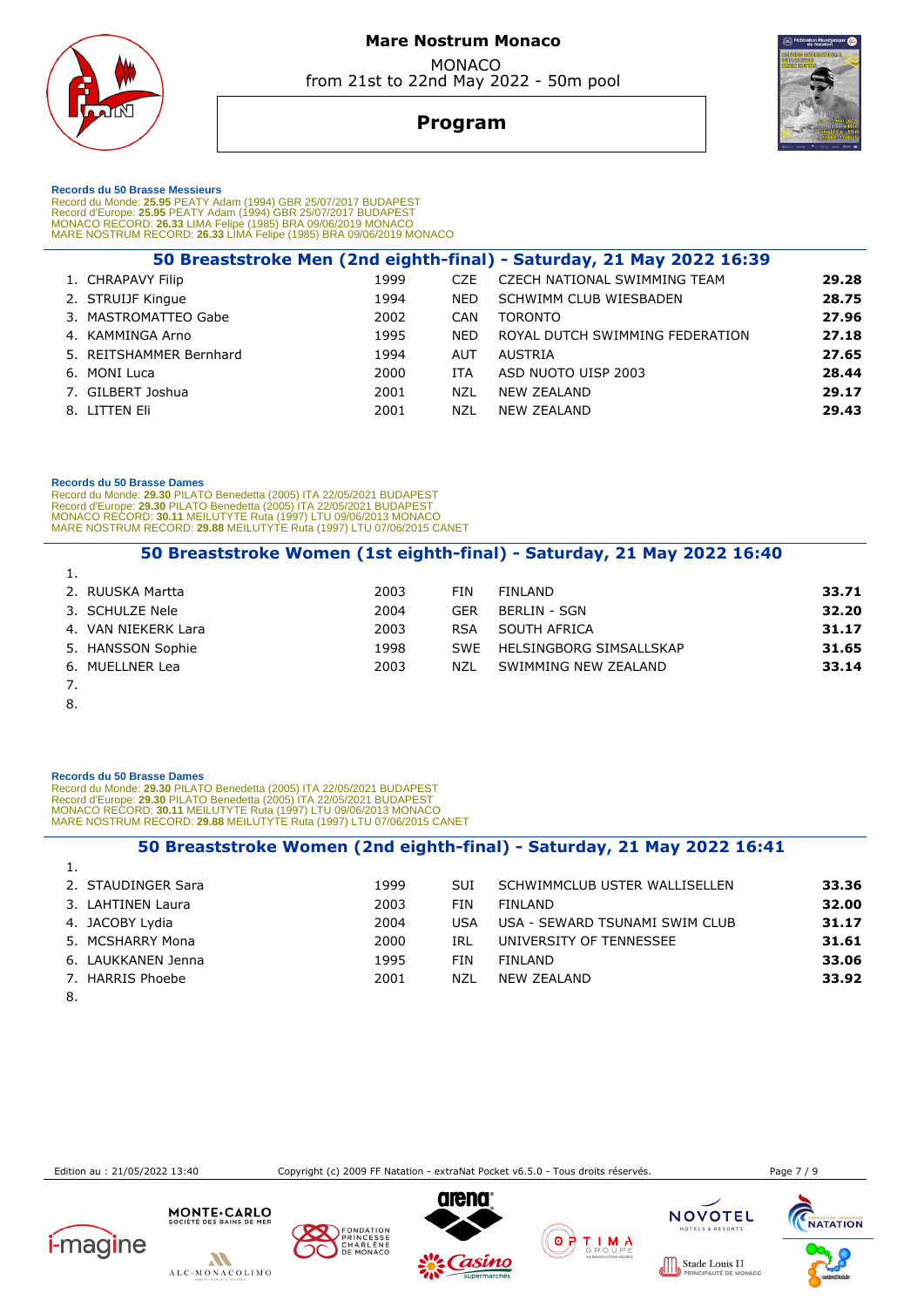

 MONACO from 21st to 22nd May 2022 - 50m pool



# **Program**



 **Records du 50 Brasse Dames** 

Record du Monde: 29.30 PILATO Benedetta (2005) ITA 22/05/2021 BUDAPEST<br>Record d'Europe: 29.30 PILATO Benedetta (2005) ITA 22/05/2021 BUDAPEST<br>MONACO RECORD: 30.11 MEILUTYTE Ruta (1997) LTU 09/06/2013 MONACO<br>MARE NOSTRUM RE

| 2. FROISSART Alexandra | 1998 | <b>SUI</b> | <b>GENEVE NATATION 1885</b>     | 33.17 |
|------------------------|------|------------|---------------------------------|-------|
| 3. MAMIE Lisa          | 1998 | SUI        | SWISS AQUATICS SWIMMING         | 31.70 |
| 4. ANGIOLINI Lisa      | 1995 | ITA        | <b>VIRTUS BUONCONVENTO</b>      | 31.11 |
| 5. KIVIRINTA Veera     | 1995 | <b>FIN</b> | FINLAND                         | 31.45 |
| 6. PAMMER Cornelia     | 2000 | <b>AUT</b> | AUSTRIA                         | 32.45 |
| 7. CHUFFART Claire     | 2004 | <b>FRA</b> | <b>CERCLE NAGEURS D'ANTIBES</b> | 33.92 |
| -8.                    |      |            |                                 |       |

1.

#### **Records du 50 Nage Libre Messieurs**

Record du Monde: **20.91** CIELO FILHO Cesar (1987) BRA 18/12/2009 SAO PAULO<br>Record d'Europe: 2**0.94** BOUSQUET Frédérick (1981) FRA 26/04/2009 MONTPELLIER<br>MONACO RECORD: **21.31** FRATUS Bruno (1989) BRA 09/06/2019 MONACO<br>MARE

|                        |      |            | 50 Freestyle Men (1st eighth-final) - Saturday, 21 May 2022 16:44 |       |
|------------------------|------|------------|-------------------------------------------------------------------|-------|
| 1. CHIERIGHINI Marcelo | 1991 | <b>BRA</b> | BRAZILIAN SWIMMING FEDERATION                                     | 22.65 |
| 2. GKOLOMEEV Kristian  | 1993 | <b>GRE</b> | <b>GREECE</b>                                                     | 22.51 |
| 3. SIMONS Kenzo        | 2001 | NFD.       | ROYAL DUTCH SWIMMING FEDERATION                                   | 22.44 |
| 4. PUTS Jesse          | 1994 | <b>NFD</b> | ROYAL DUTCH SWIMMING FEDERATION                                   | 22.31 |
| 5. ANDREW Michael      | 1999 | USA        | USA - MA SWIM ACADEMY                                             | 22.34 |
| 6. LOBANOVSKIJ Maxim   | 1996 | HUN        | <b>GENEVE NATATION 1885</b>                                       | 22.47 |
| 7. HO Ian-Yentou       | 1997 | HKG        | HONG KONG CHINA SWIMMING ASSOCIATION                              | 22.60 |
| 8. GROUSSET Maxime     | 1999 | <b>FRA</b> | C.S. CLICHY 92                                                    | 22.74 |
|                        |      |            |                                                                   |       |

#### **Records du 50 Nage Libre Messieurs**

Record du Monde: **20.91** CIELO FILHO Cesar (1987) BRA 18/12/2009 SAO PAULO<br>Record d'Europe: 2**0.94 B**OUSQUET Frédérick (1981) FRA 26/04/2009 MONTPELLIER<br>MONACO RECORD: 21.31 FRATUS Bruno (1989) BRA 09/06/2019 MONACO<br>MARE N

|                     |      |            | 50 Freestyle Men (2nd eighth-final) - Saturday, 21 May 2022 16:45 |       |
|---------------------|------|------------|-------------------------------------------------------------------|-------|
| 1. SZABO Szebastian | 1996 | HUN        | HUNGARIAN SWIMMING FEDERATION                                     | 22.61 |
| 2. DE BOER Thom     | 1991 | <b>NED</b> | ROYAL DUTCH SWIMMING FEDERATION                                   | 22.51 |
| 3. BUKHOV Vladyslav | 2002 | <b>UKR</b> | UKRAINIAN SWIMMING FEDERATION                                     | 22.37 |
| 4. FRATUS Bruno     | 1989 | <b>BRA</b> | BRASIL                                                            | 22.15 |
| 5. MANAUDOU Florent | 1990 | <b>FRA</b> | CERCLE NAGEURS MARSEILLE                                          | 22.33 |
| 6. TJON A JOE Renzo | 1995 | <b>SUR</b> | DE DOLFIJN AMSTERDAM                                              | 22.45 |
| 7. DOTTO Luca       | 1990 | ITA        | CS CARABINIERI                                                    | 22.52 |
| 8. GOVOROV Andrii   | 1992 | UKR        | UKRAINIAN SWIMMING FEDERATION                                     | 22.69 |

Edition au : 21/05/2022 13:40 Copyright (c) 2009 FF Natation - extraNat Pocket v6.5.0 - Tous droits réservés. Page 8 / 9